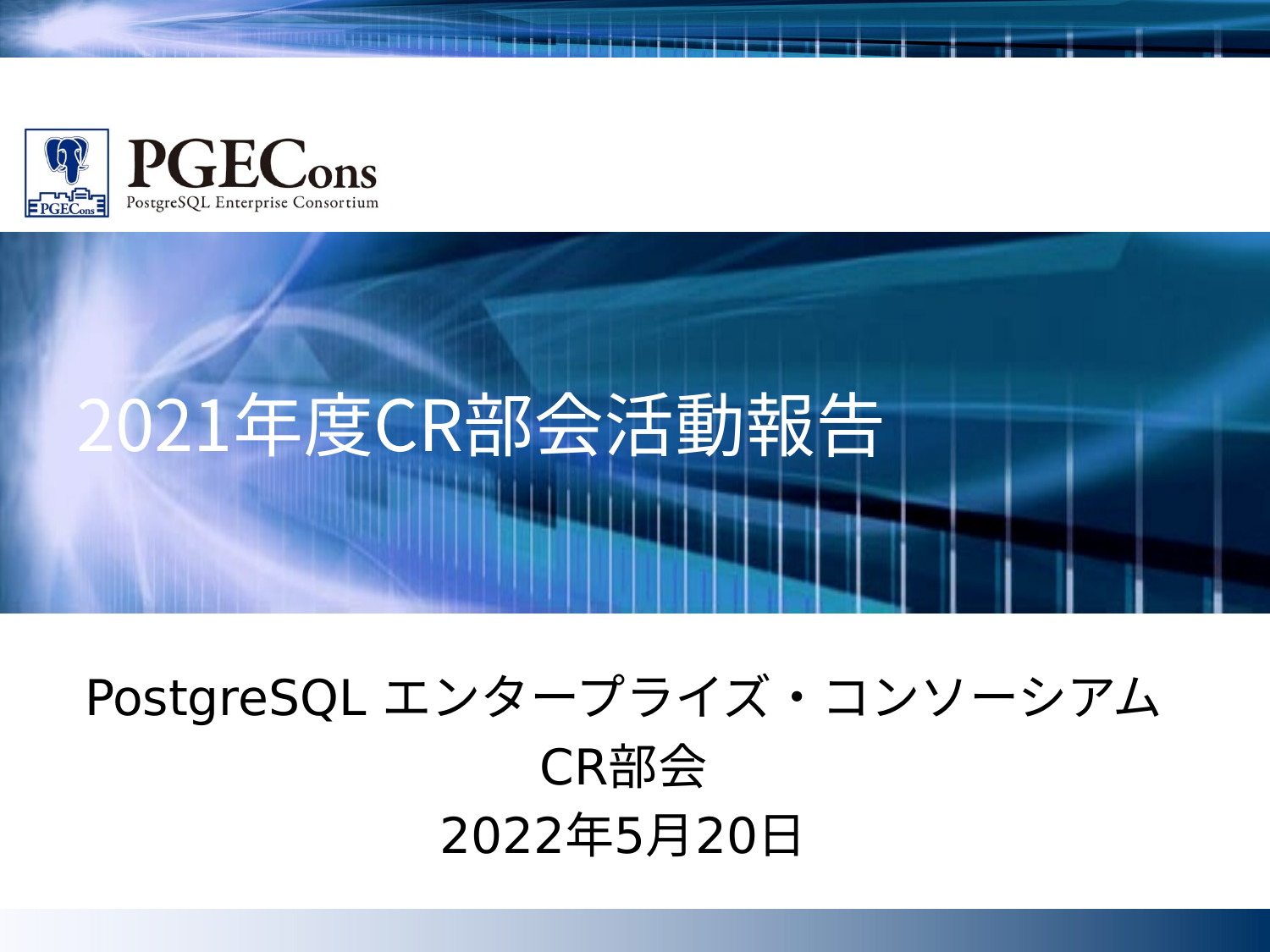

#### ■ CR部会のご紹介 CR部会の目的、参加メンバ

#### ■ 2021年度の取り組みのご紹介 コミュニティへのフィードバックに向けた取り組み □ PostgreSQL機能改善への協力

■ おわりに □2022年度にむけて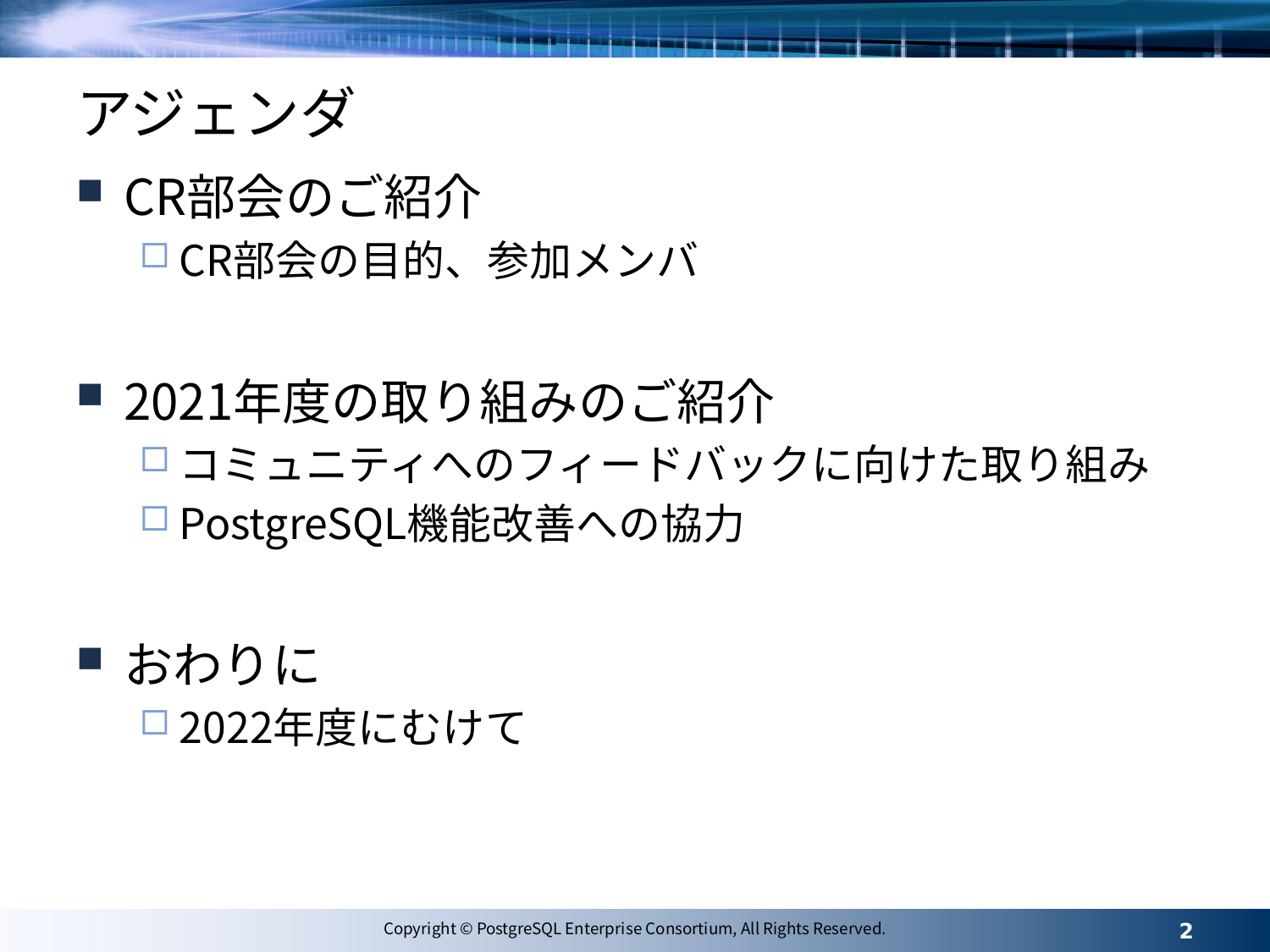# **CR部会のご紹介**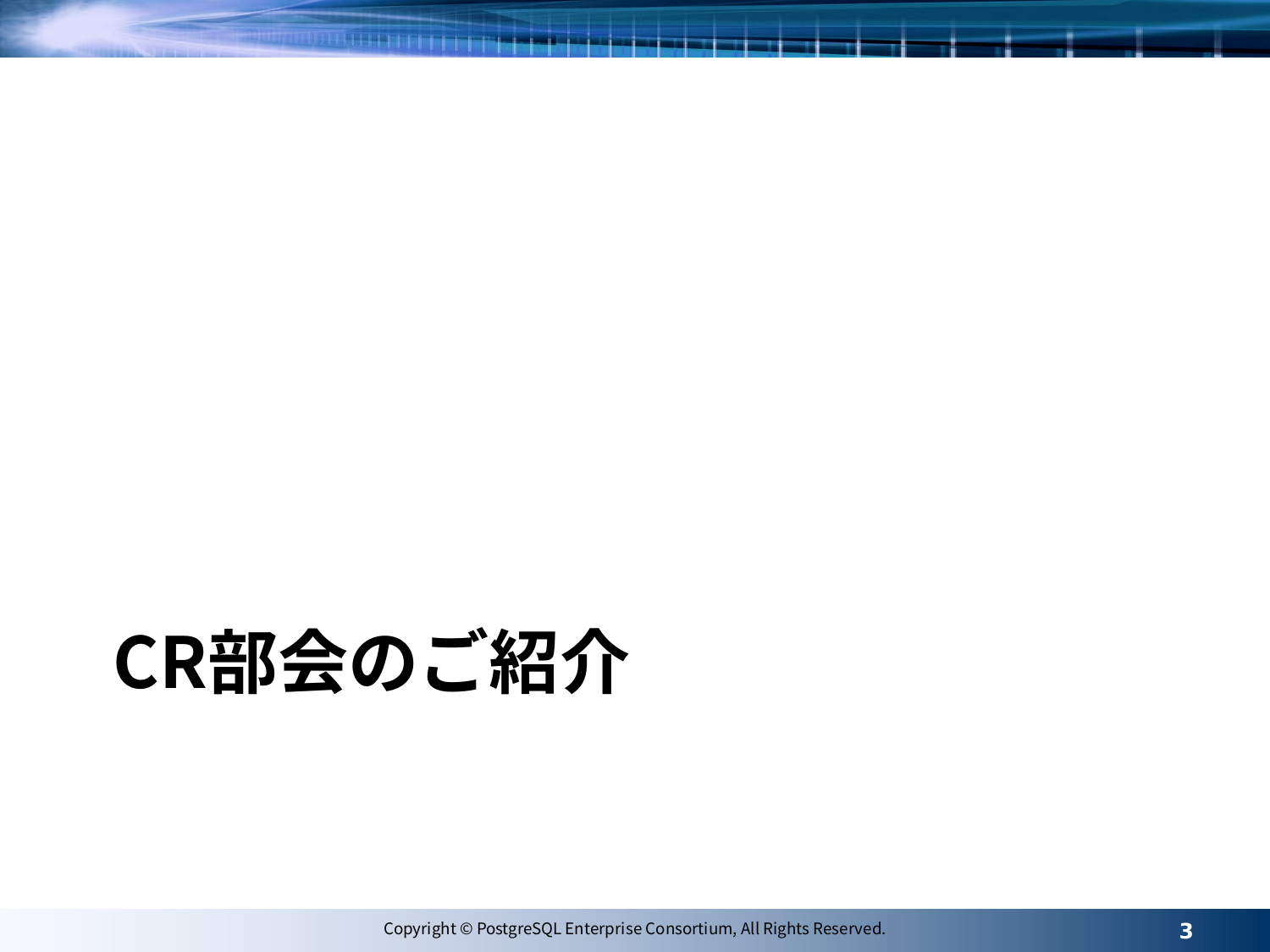# CR(Community Relations)部会の目的

■ PostgreSQL開発コミュニティへのフィードバッ ク

 エンタープライズ領域へのPostgreSQLの適用に向け て、開発コミュニティに技術的課題をフィードバック

企業さま CR部会 開発コミュニティ 抱えている課題が解決され る! ユーザの声が届く!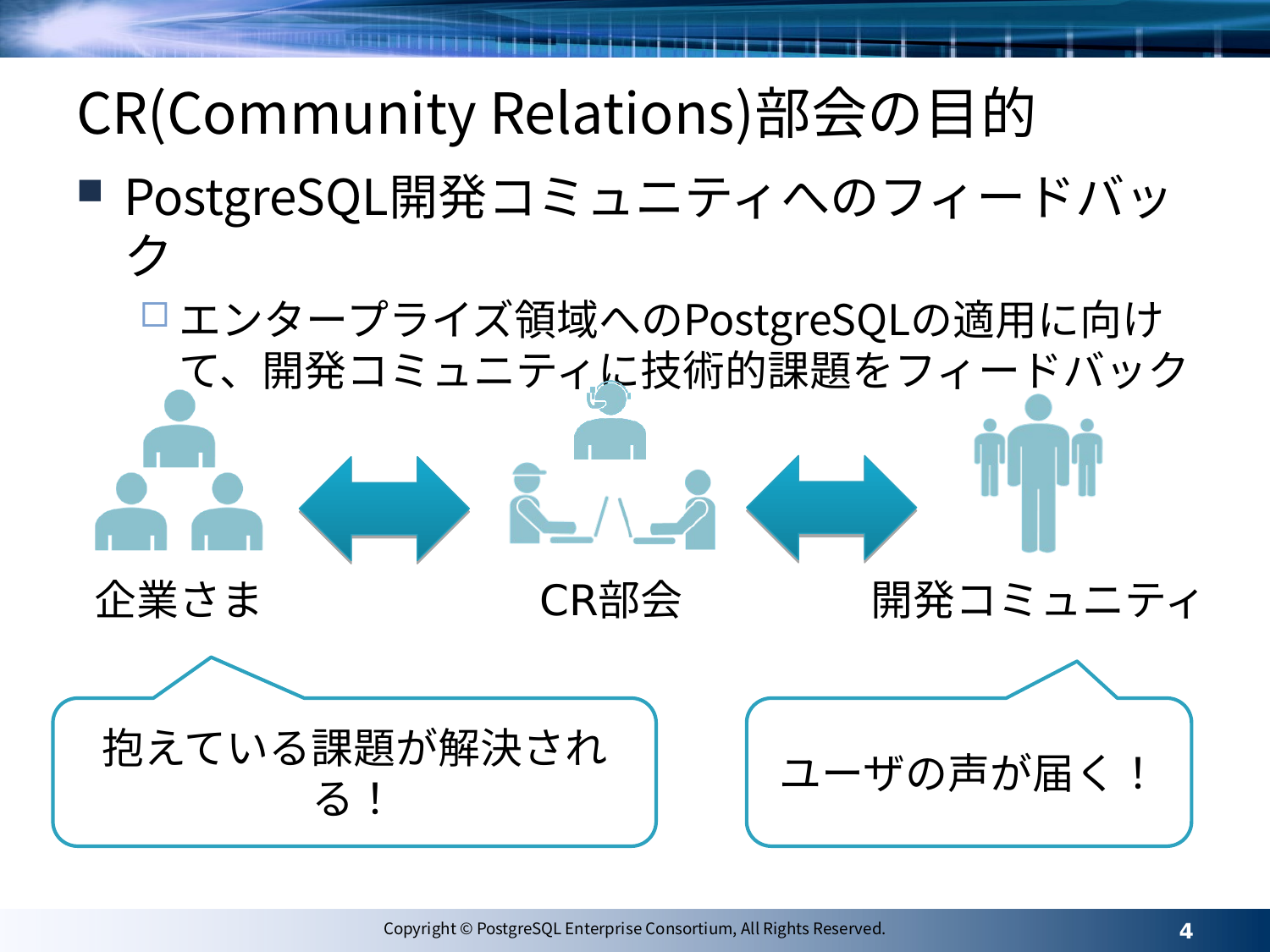## CR部会 2021年度参加メンバ

- SRA OSS, Inc.日本支社 【主査】
- NECソリューションイノベータ株式会社
- 日本電信電話株式会社
- 富士通株式会社

#### (企業名50音順・敬略称)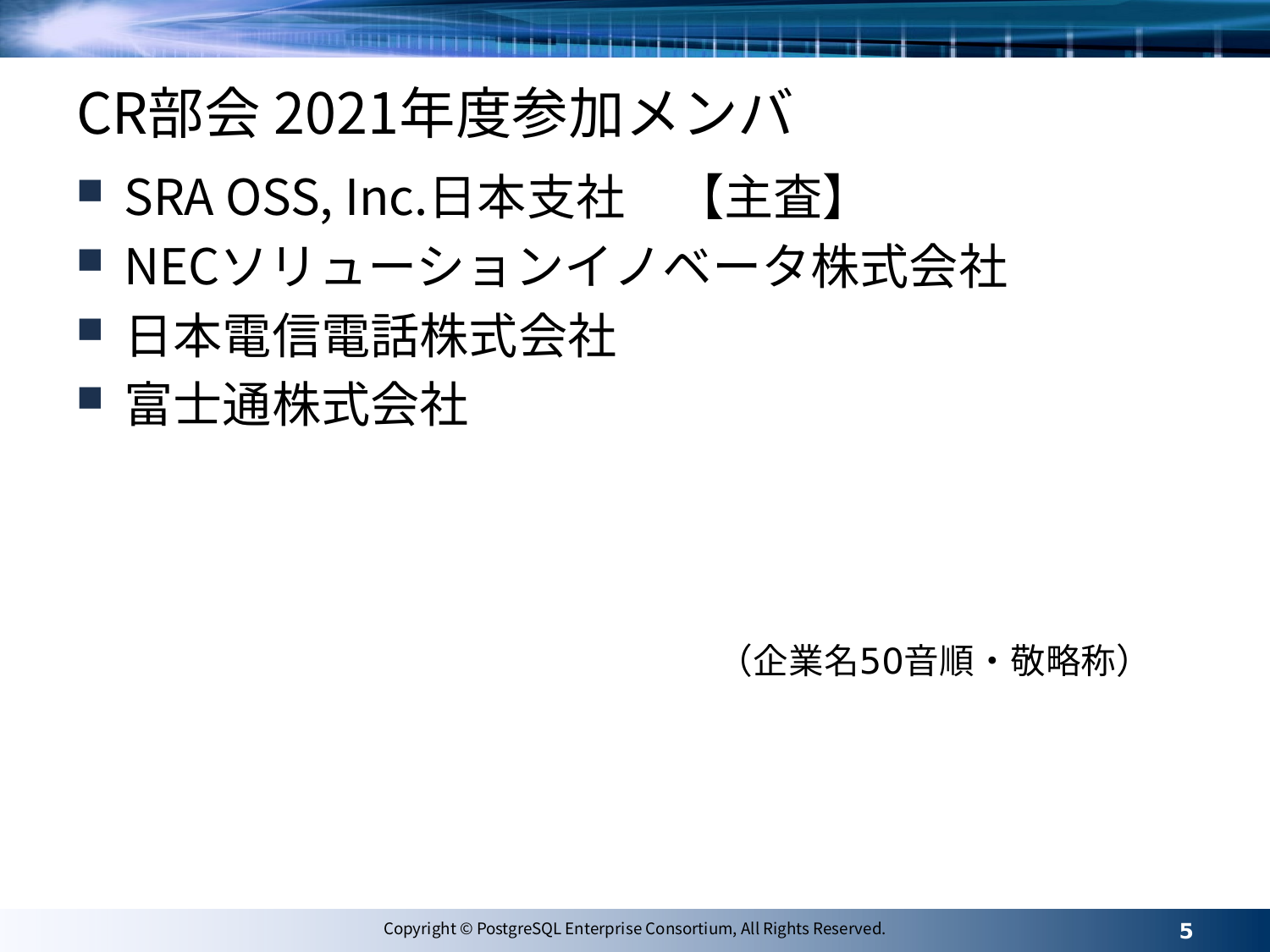# **2021年度の取り組み**

Copyright © PostgreSQL Enterprise Consortium, All Rights Reserved.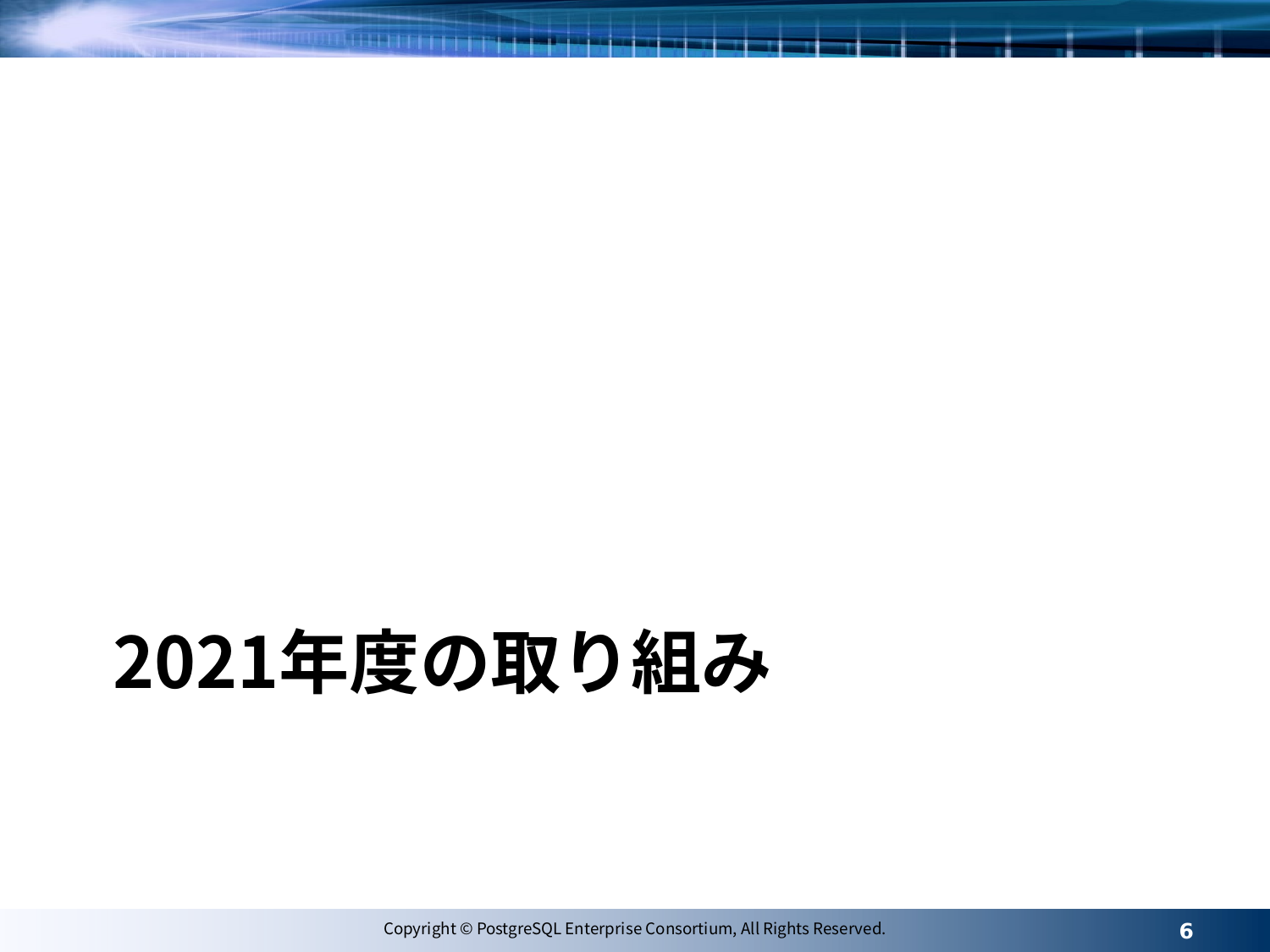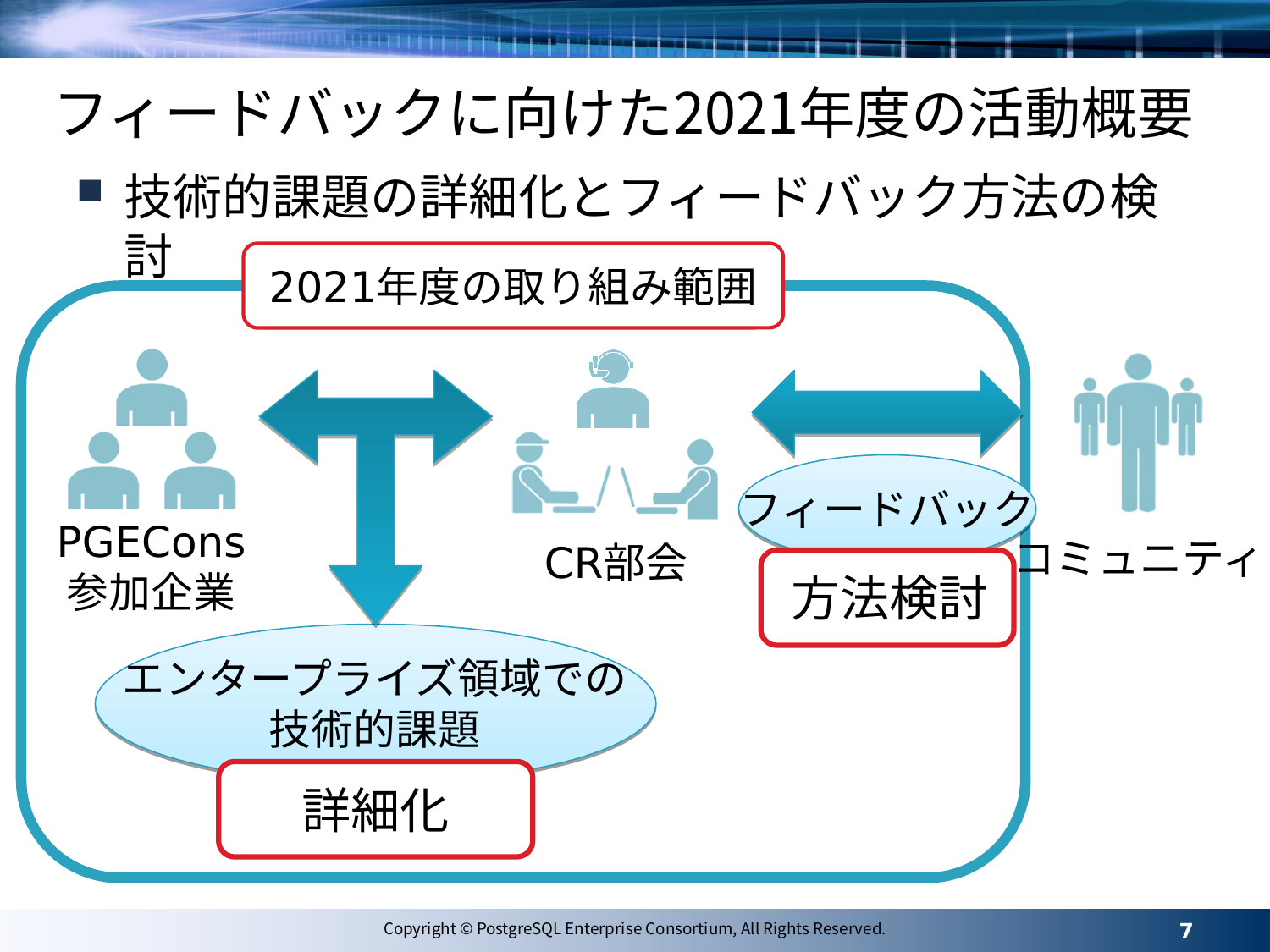### 2021年度の取り組み内容

- 1. チューニングノウハウの不足への対応
- 2. 負荷分散方式の現状調査とヒアリング実施
- 3. IVM (Incremental View Maintenance、 マテリア ライズドビューの増分リフレッシュ)開発の支援 活動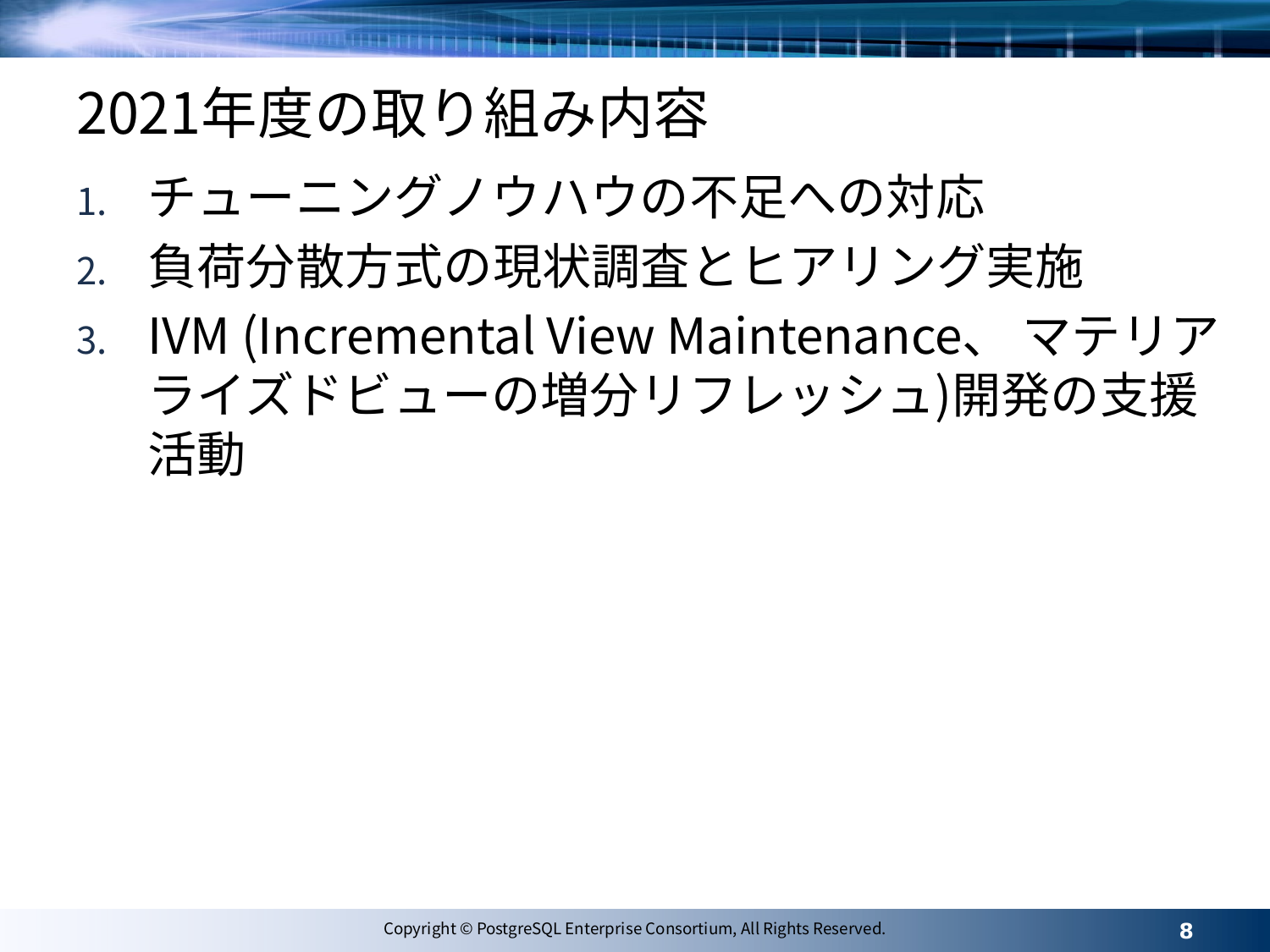### 2021年度の取り組み内容

- 1. 開発コミュニティへのフィードバックを目指 し、エンタープライズ領域における技術的課題 を詳細化 - チューニングノウハウの不足への対応
- 2. 負荷分散方式の現状調査とヒアリング実施
- 3. IVM (Incremental View Maintenance、 マテリア ライズドビューの増分リフレッシュ)開発の支援 活動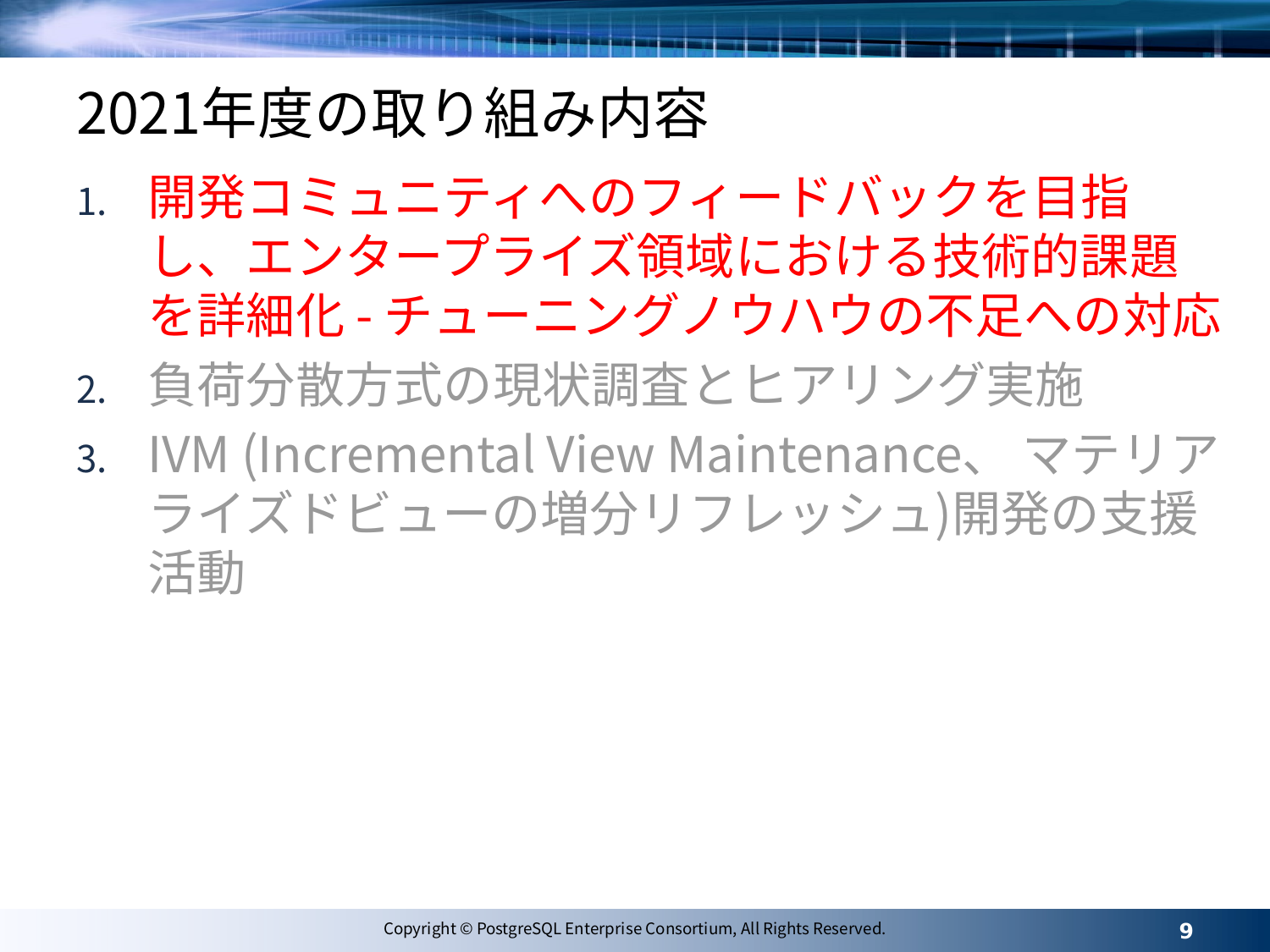## チューニングノウハウの不足への対応

■ 現状、データベースチューニングのノウハウが一 箇所にまとまっておらず、共有されていない PostgreSQLの公式マニュアルには「性能に関するヒン ト」 という章があるが、記述が不足 この章の記述を充実させることを目指す

#### ■ 調査した項目

- □PostgreSQLのWikiなど、インターネット上のリソース
- カテゴリ: GUCパラメタ、OS、VM、SQL、実行計画、 ディスク構成、テーブル構成、ハードウェアなど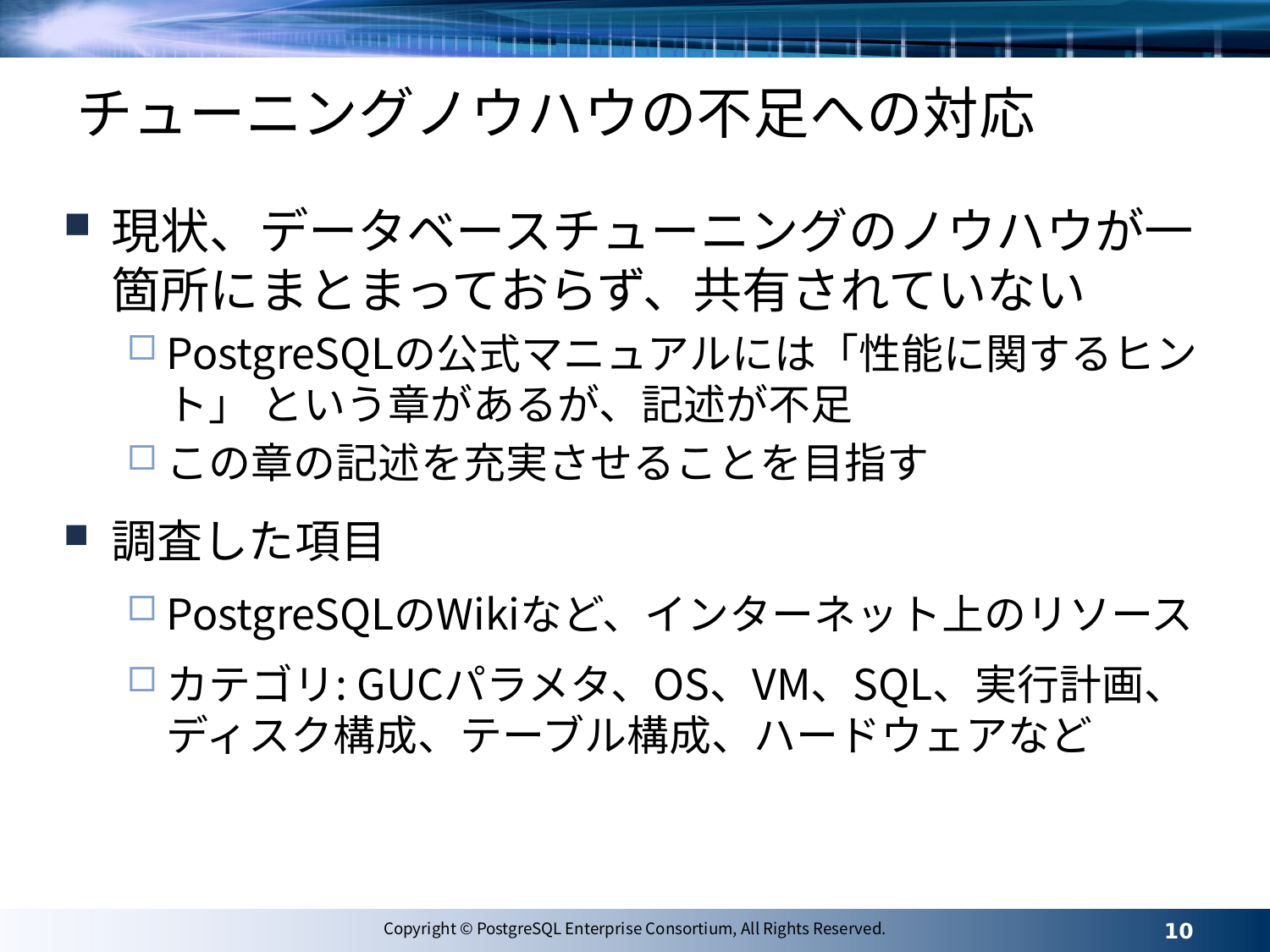## 現状のマニュアル

14 性能に関するヒント 14.1 EXPLAINの利用 14.1.1 EXPLAINの基本 14.1.2 EXPLAIN ANALYZE 14.1.3 警告 14.2 プランナで使用される統計情報 14.2.1 単一列統計情報 14.2.2 拡張統計情報 14.3 明示的なJOIN句でプランナを制御する 14.4 データベースへのデータ投入 14.4.1 自動コミットをオフにする 14.4.2 COPYの使用 14.4.3 インデックスを削除する 14.4.4 外部キー制約の削除 14.4.5 maintenance\_work\_memを増やす 14.4.6 max\_wal\_sizeを増やす 14.4.7 WALアーカイブ処理とストリーミングレプリケーションの無効化 14.4.8 最後にANALYZEを実行 14.4.9 pg\_dumpに関するいくつかの注意 14.5 永続性がない設定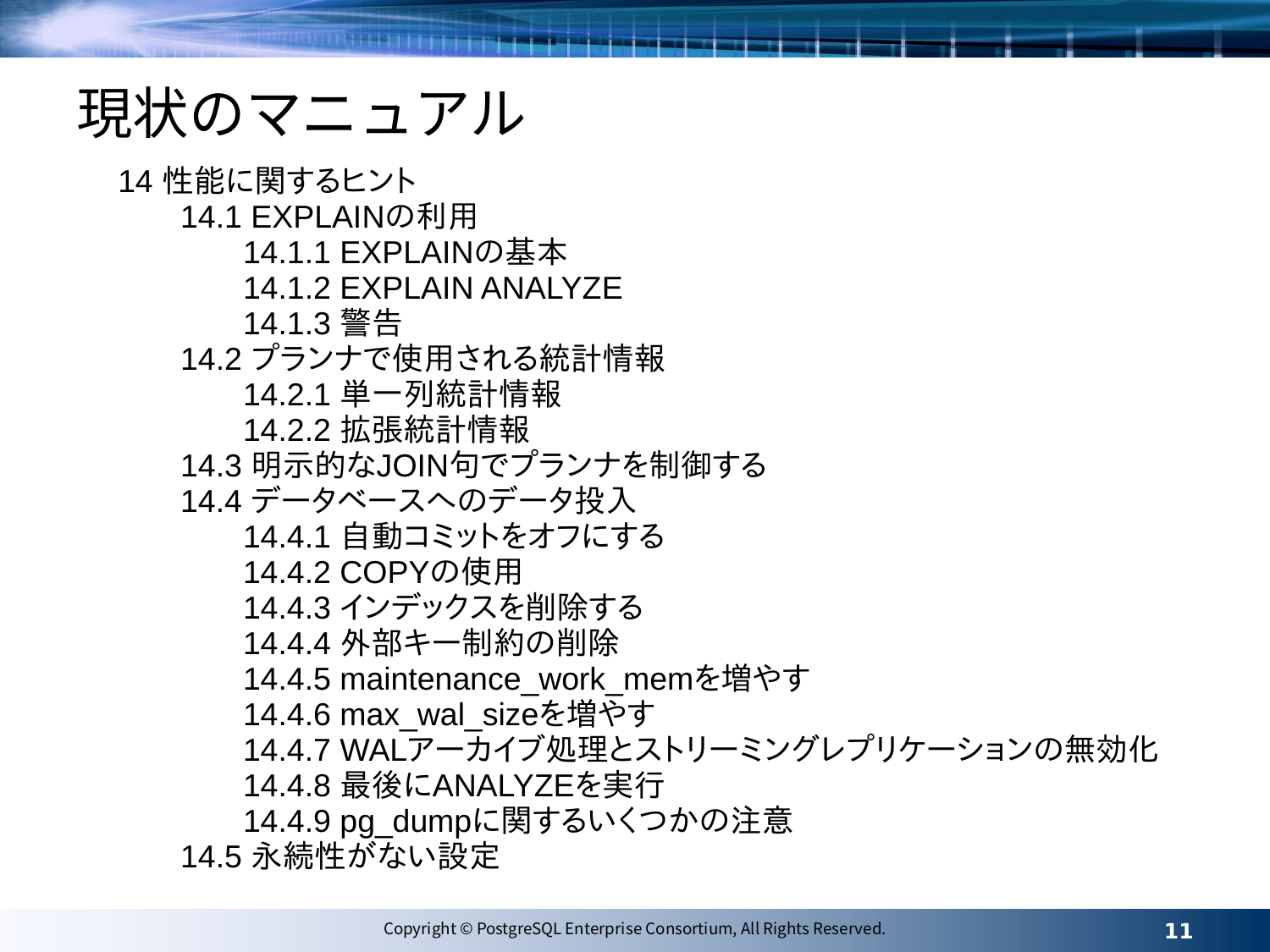### 追加する内容(案)

14.6 大規模データ利用時

14.6.1 パーティショニングの利用

パーティションに分割すること、パーティション単位でTRUNCATEをすることなどを 記載

14.6.2 統計情報

ALTER TABLE ... SET STATISTICSで統計収集レベルを決定することを記載 14.6.3 その他

正確な数をカウントする必要がない場合はcount(\*)ではなくreltuplsを使うことなどを 記載

#### 14.7 高負荷システム利用時

14.7.1 ハードウェアの選定

メモリやCPUなど高性能なものを使用することを記載

14.7.2 OSのチューニング

マウント時にnoatimeをつける、ライトバック処理のチューニング、省電力モードの 無効化、hugepageなどを記載

14.7.3 ディスク構成

pg\_walディレクトリを別ディスクにしたり、テーブルスペースを用いてIOを 分散することを記載

14.7.4 頻繁に実行されるクエリ

PREPARE文や、ストアドプロシージャを使用する

14.8 サードパーティ製のソフトウェア

pg\_hint\_planやpg\_dbms\_statsの紹介

Copyright © PostgreSQL Enterprise Consortium, All Rights Reserved.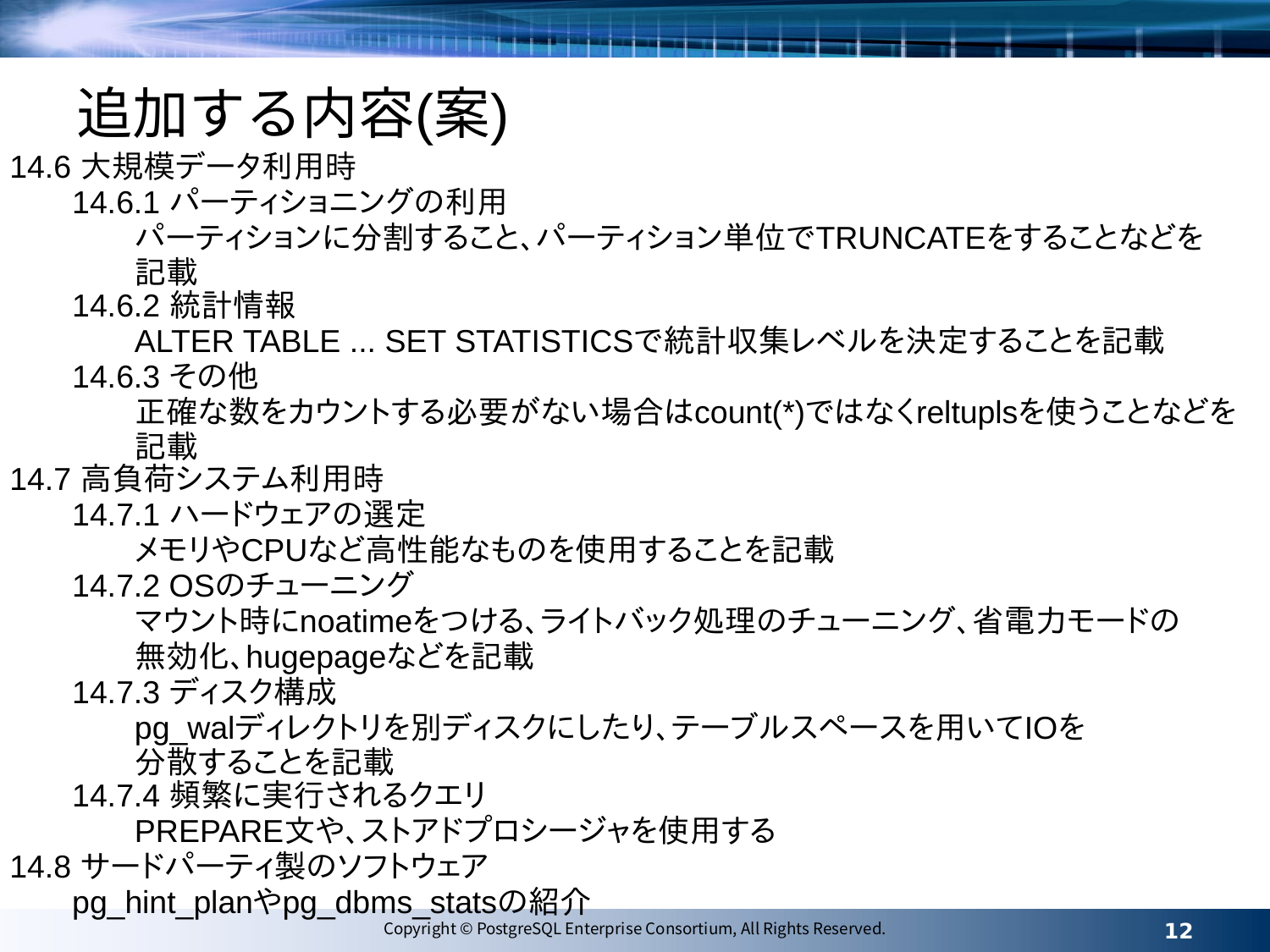

- PostgreSQL開発者メーリングリスト(pgsql-hack ers)に提案を送付、議論を実施
- 合意できたらマニュアルの改訂パッチを送付
- 議論、レビューを経て正式採用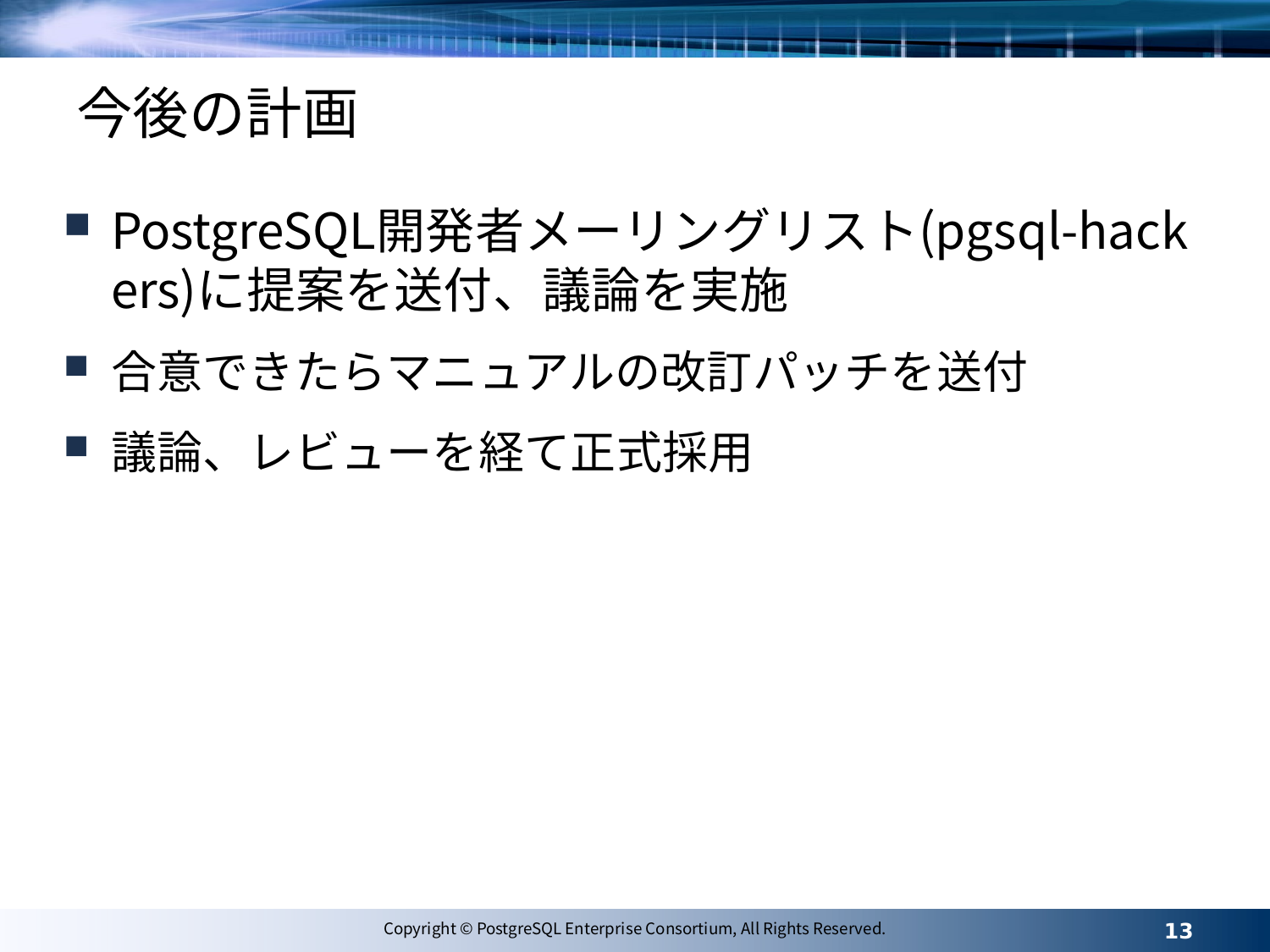## 2021年度の取り組み内容

- 1. 開発コミュニティへのフィードバックを目指 し、エンタープライズ領域における技術的課題 を詳細化 - チューニングノウハウの不足への対応
- 2. 負荷分散方式の現状調査とヒアリング実施
- 3. IVM (Incremental View Maintenance、 マテリア ライズドビューの増分リフレッシュ)開発の支援 活動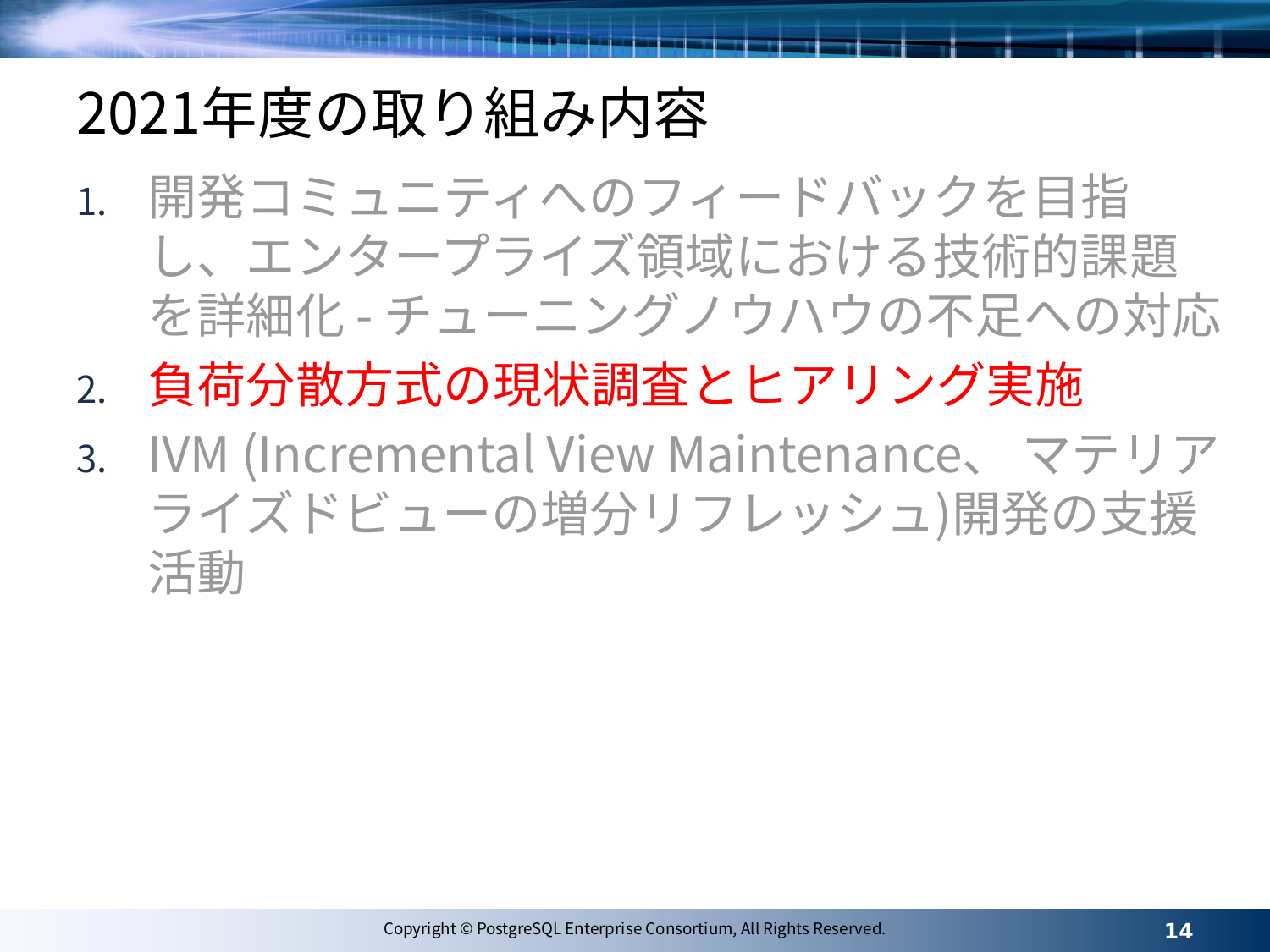#### 負荷分散方式の現状調査とヒアリング実施

- 検索、更新を含めた負荷分散方式は手法が確立さ れていない
	- □ 現状利用できる負荷分散方式の調査
	- □ 調査の一環としてヒアリング
	- □結果を開発コミュニティにフィードバック
- 現在利用できる負荷分散方式の調査
	- □ 負荷分散方式の分類
	- □参照負荷分散(Streaming replication, Pgpool-II, Aurora)
	- □更新負荷分散(FDW+パーティションテーブル、

Postgres-XL、Citus)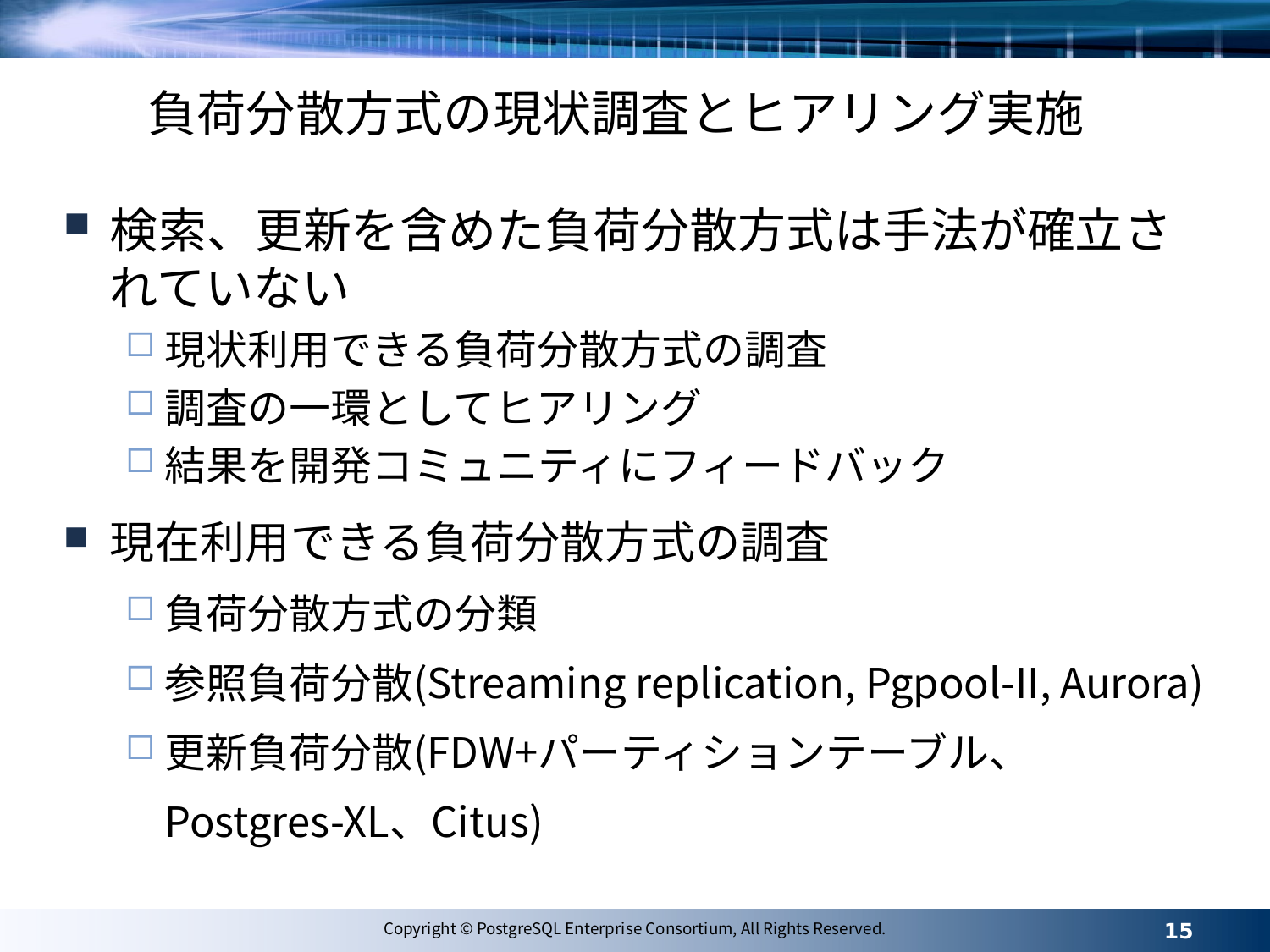#### ヒアリングの実施

#### ■ 負荷分散方式の利用実態の調査を実施

- □ 現在使用中、あるいは評価中の負荷分散方式
- □ その機能の評価
- □負荷分散に関してコミュニティにフィードバックしたいこと
- □ PGEcons内の3社にヒアリング

#### ■ 結果

- □ 現在使用中、あるいは評価中の負荷分散方式
	- Pgpool-II、EDB failover manager、Replication manager、 Azure Database for PostgreSQL Hyperscale (Citus)、FDW
- FDWを使った例では、1日30億レコードをFDWベースのシャーディングで処理 する実例あり
- ストリーミングレプリケーションを使用している場合にはリカバリ衝突に課題
- 上記の負荷分散方式すべてで、障害時の解析や、対応のしやすさなどで要望あ り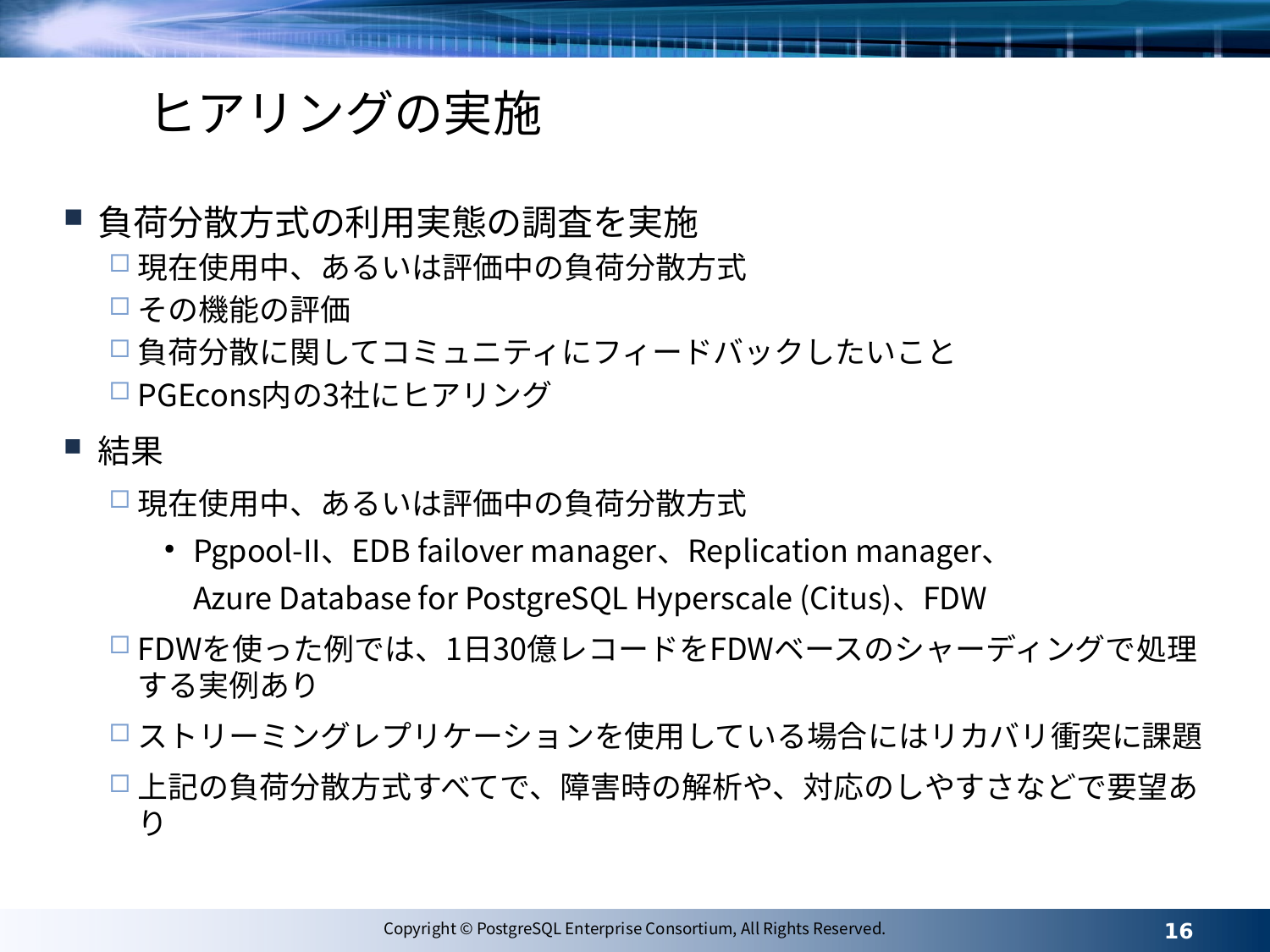#### 結果をコミュニティにフィードバック

■ PostgreSQL本家のWikiにヒアリング結果を掲載

#### pgsql-hackersでWiki掲載を知らせ、意見、 フィードバックを募集中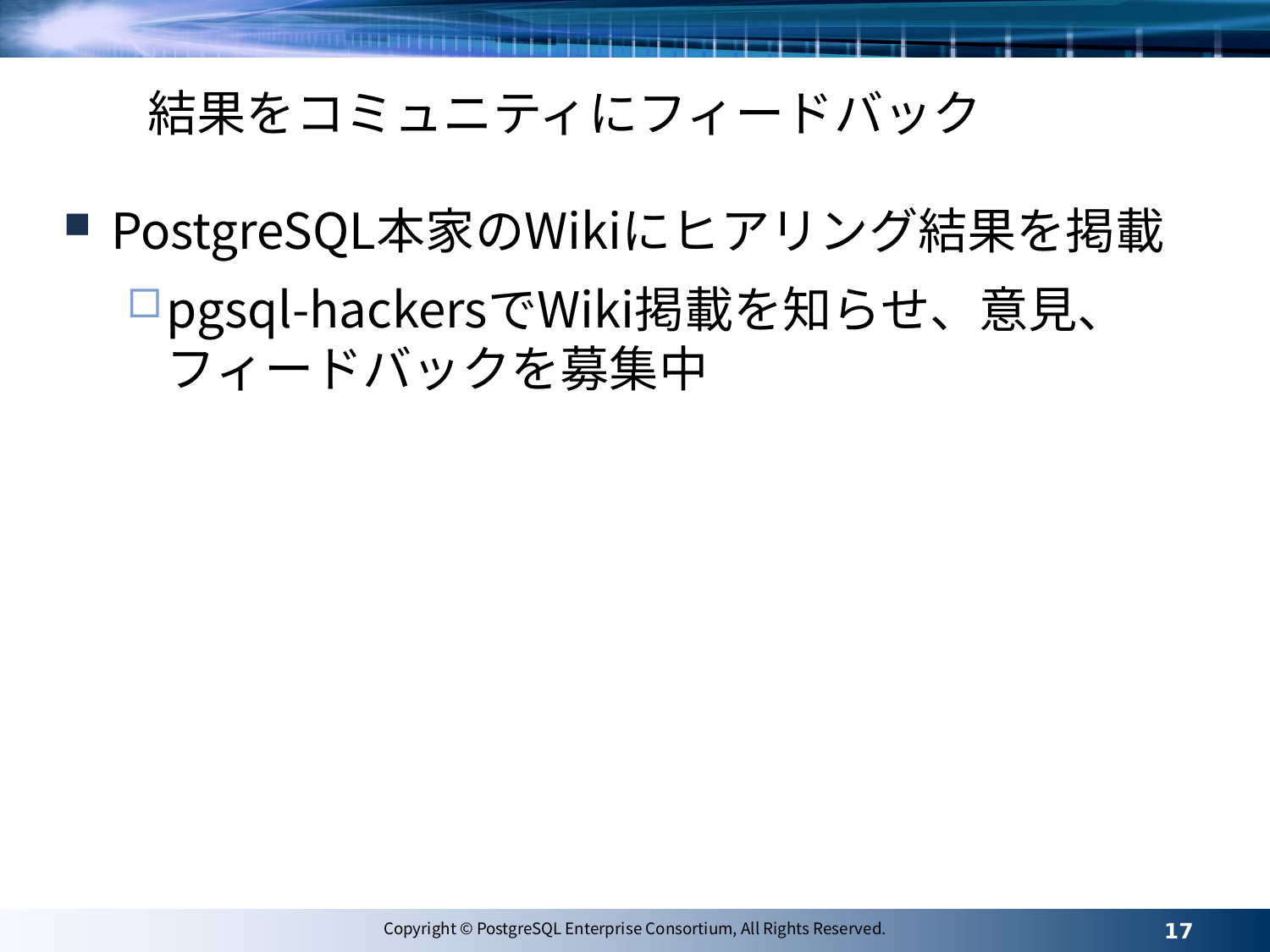#### 結果をコミュニティにフィードバック(Wiki)

#### page discussion view source history

#### Want to edit, but don't see an edit button when logged in? Click here. @

#### PGECons CR Scaleout 2021

This is the summary of a research of scale-out solutions at 2021 and an interview to a few IT companies in Japan. They were conducted by the community relation team of PostgreSQL Enterprise Consortium. (PGECons is a non profit organization comprised of companies in Japan to promote PostgreSQL (https://www.pgecons.org &)).

| avigation                                         | <b>Contents [hide]</b>                                         |
|---------------------------------------------------|----------------------------------------------------------------|
| Main Page<br>Random page<br>Recent changes        | 1 Scale-out Solutions<br>1.1 Read load-balancing               |
| H                                                 | 1.2 Read/Write load-balancing<br>1.2.1 FDW + partitioned table |
| earch                                             | 1.2.2 Postres-XL                                               |
| Search PostgreSQL wik                             | 1.2.3 Citus                                                    |
| Go<br>Search                                      | 1.2.4 Others                                                   |
| aols                                              | 1.2.4.1 Greenplum                                              |
| $\blacksquare$ What links here                    | 1.2.4.2 TimescaleDB<br>1.3 Summary                             |
| Related changes                                   | 2 Interview to IT Companies in Japan                           |
| Special pages<br>$\blacksquare$ Printable version | 2.1 About Read load-balancing                                  |
| <b>Permanent link</b>                             | 2.1.1 Streaming replication and Pgpool-II                      |
| <b>Page information</b>                           | 2.1.2 Hyperscale (Citus)                                       |
|                                                   | 2.1.3 JDBC driver                                              |
|                                                   | 2.2 About Read/Write load-balancing                            |
|                                                   | 2.2.1 FDW-based sharding                                       |
|                                                   | 2.3 Other feedback from interviewee companies about scali      |
|                                                   | 2.3.1 Multi-master replication                                 |
|                                                   | 2.3.2 Write scaling using Redis as a cache                     |
|                                                   | 2.3.3 Auto-scaling                                             |
|                                                   | 2.3.4 Configuration Simplicity                                 |
|                                                   | 2.4 Summary                                                    |

navig  $M$ 

 $R$  $H$ searc Sear

tools  $\blacksquare$  W  $R$ 

#### **Scale-out Solutions**

#### [https://wiki.postgresql.org/wiki/PGECons\\_CR\\_Scaleout\\_2021](https://wiki.postgresql.org/wiki/PGECons_CR_Scaleout_2021) から抜粋

٦à

Copyright © PostgreSQL Enterprise Consortium, All Rights Reserved.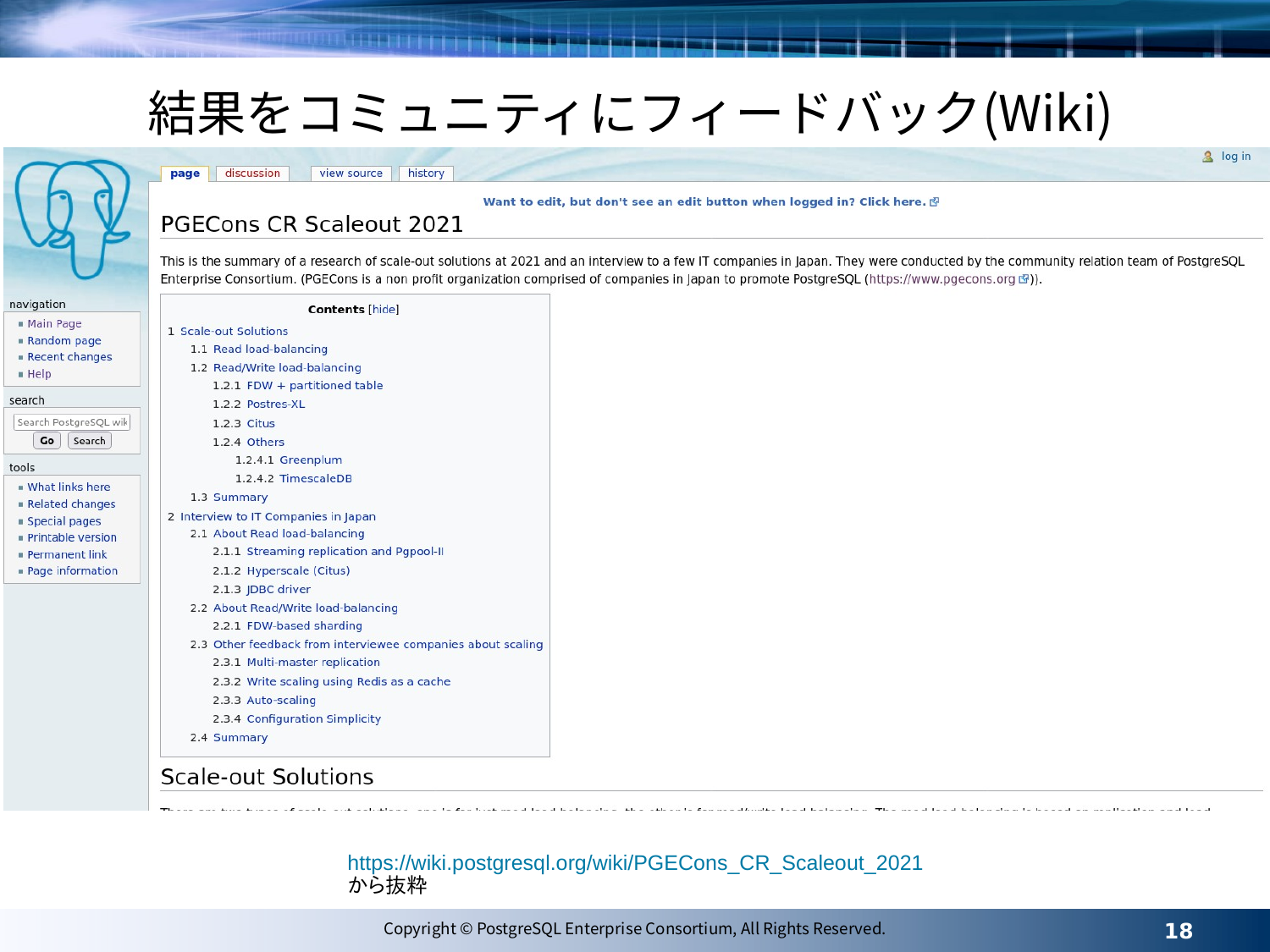### 結果をコミュニティにフィードバック(メール)

Subject: Research and Interview on scale-out solutions in Japan From: Yugo NAGATA <nagata@sraoss.co.jp> To: pgsql-hackers@postgresql.org Date: Tue, 1 Feb 2022 10:29:13 +0900

Hello,

I made a wiki page to describe a research on scale-out solutions and an interview on scale-out solutions to a few IT companies in Japan.

https://wiki.postgresql.org/wiki/PGECons\_CR\_Scaleout\_2021

This research and interview were conducted by the community relation team of PostgreSQL Enterprise Consortium [1]. We want to share the results and hope that our feedback would be beneficial to both PostgreSQL users and developers.

[1] PGECons is a non profit organization comprised of companies in Japan to promote PostgreSQL (https://www.pgecons.org). SRA OSS, Inc. is one of the members.

Regards, Yugo Nagata

-- Yugo NAGATA <nagata@sraoss.co.jp>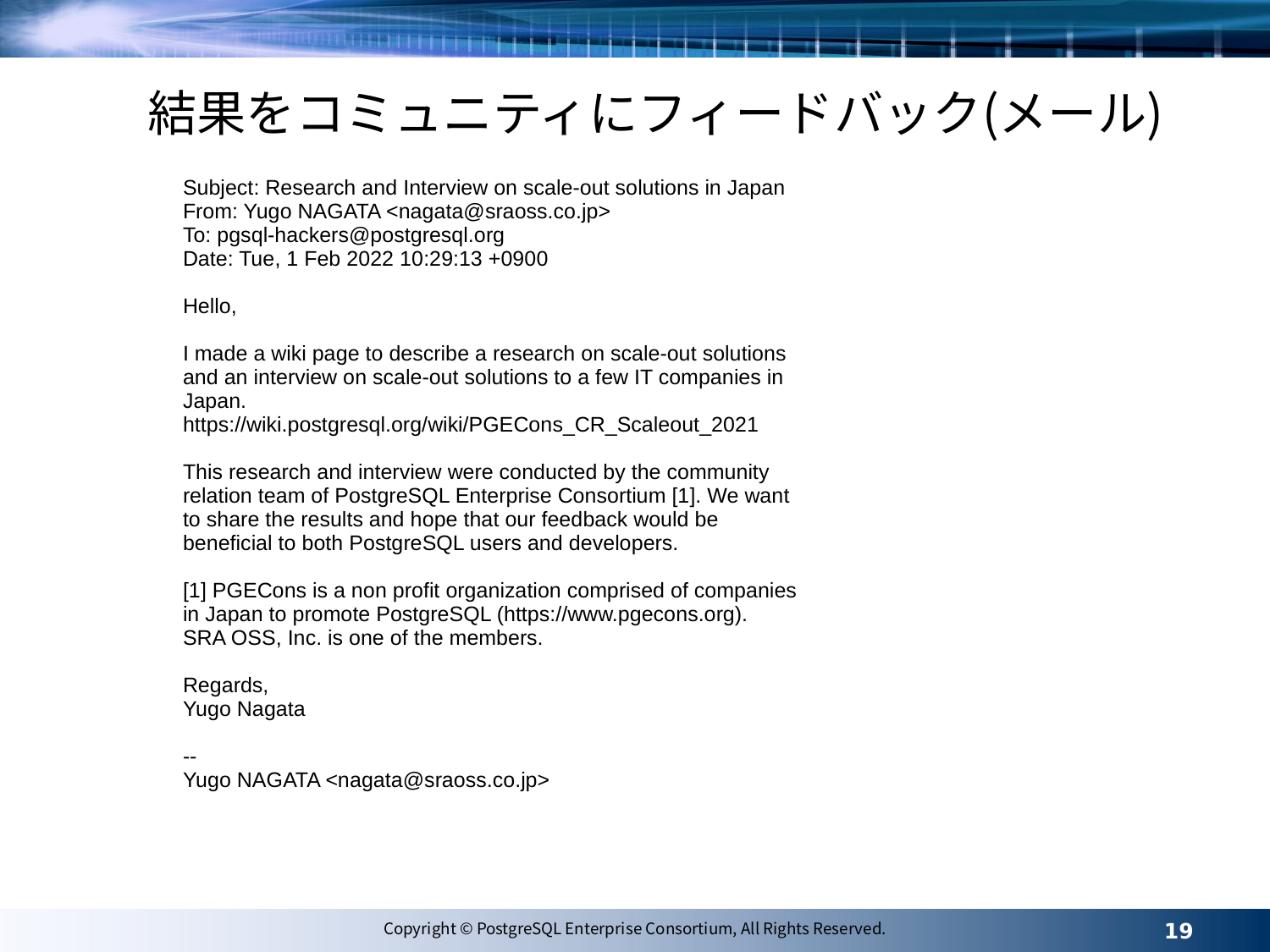## 2021年度の取り組み内容

- 1. 開発コミュニティへのフィードバックを目指 し、エンタープライズ領域における技術的課題 を詳細化 - チューニングノウハウの不足への対応
- 2. 負荷分散方式の現状調査とヒアリング実施
- 3. IVM (Incremental View Maintenance、 マテリア ライズドビューの増分リフレッシュ)開発の支援 活動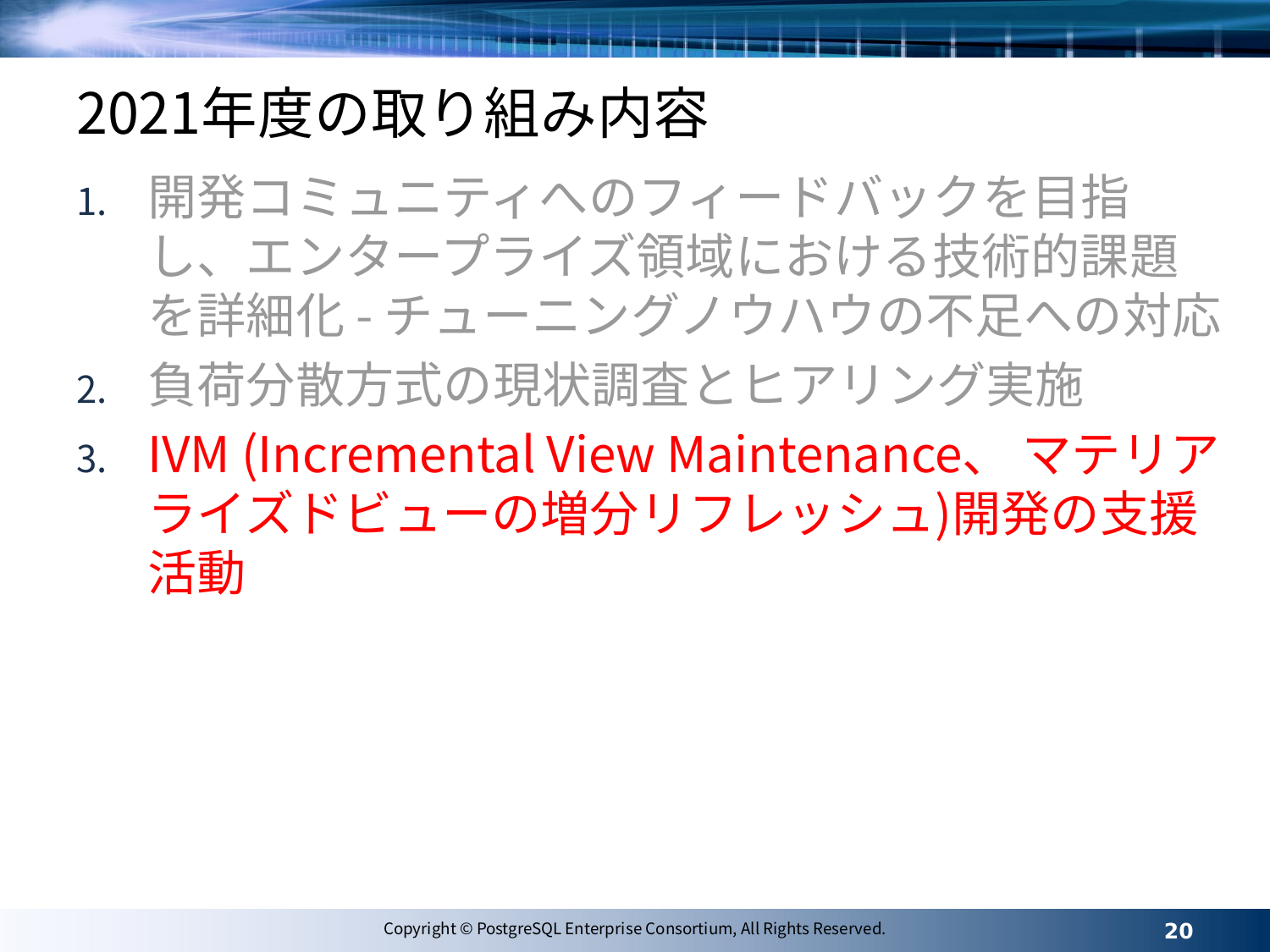#### IVMの開発支援

- IVMとは
	- マテリアライズドビューをリアルタイムで高速に更新する機 能
	- □ PostgreSQL開発コミュニティに提案中
	- CR部会メンバー企業は、レビューに参加するなどして本体組 み込みのIVM開発を支援
- 2021年度の活動状況
	- □開発コミュニティに積極的に提案したが、残念ながらPostgre SQL 15 (2022年冬リリース予定)には入らず
	- □ IVM開発コミュニティでは、拡張モジュールとしてのIVMをリ リース
	- CR部会内で拡張モジュールIVMの説明会を実施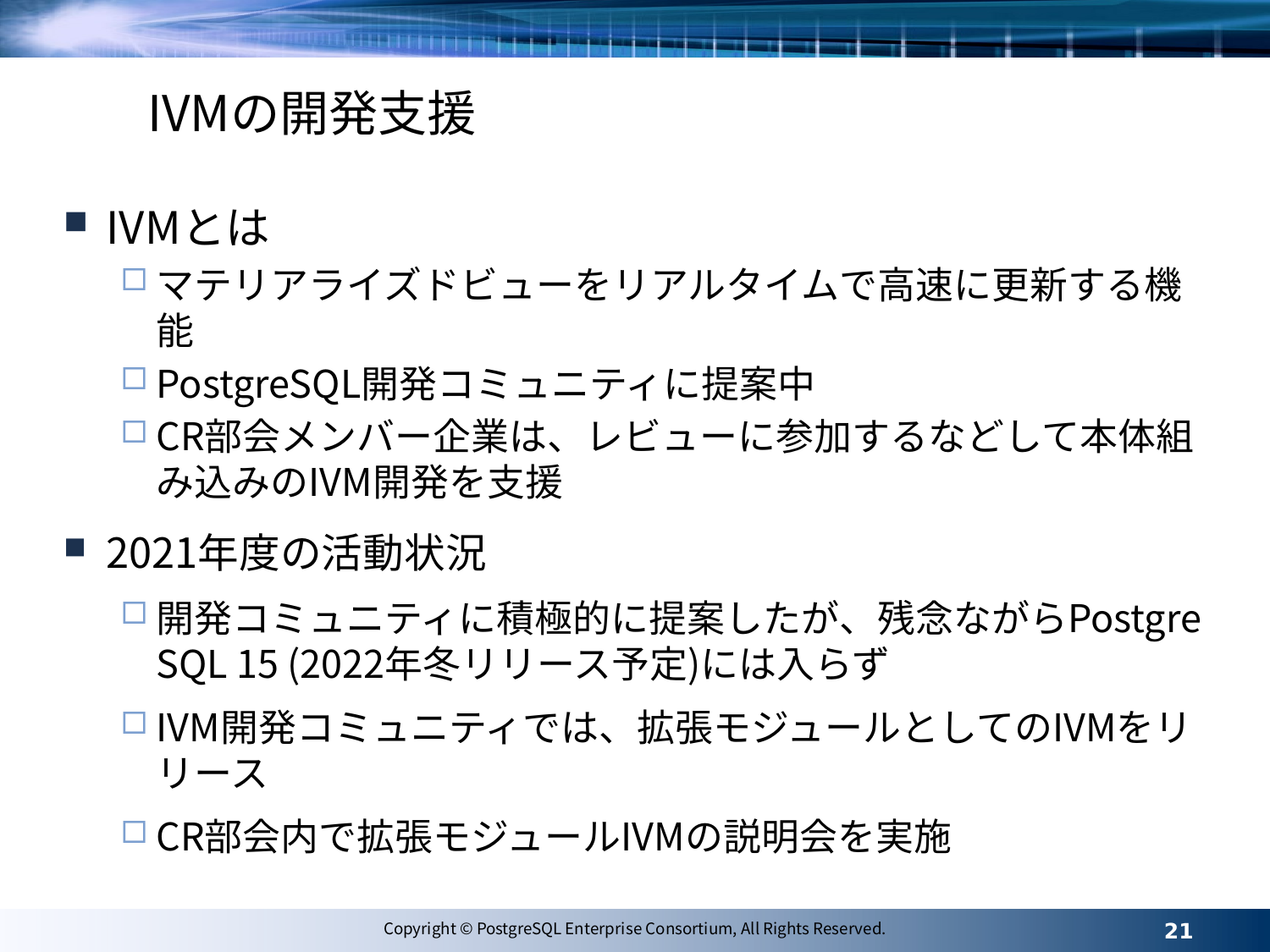#### 拡張モジュールpg\_ivm

- コミュニテイに提案しているIVMの拡張モジュー ル版
	- □ 現状のPostgreSQLでもIVMを利用したいとの声があっ た
	- pg\_ivmを使ってもらうことにより、IVMへの理解、 フィードバックを期待
	- GitHubで公開中 (すでに100 stars以上を取得)
		- https://github.com/sraoss/pg\_ivm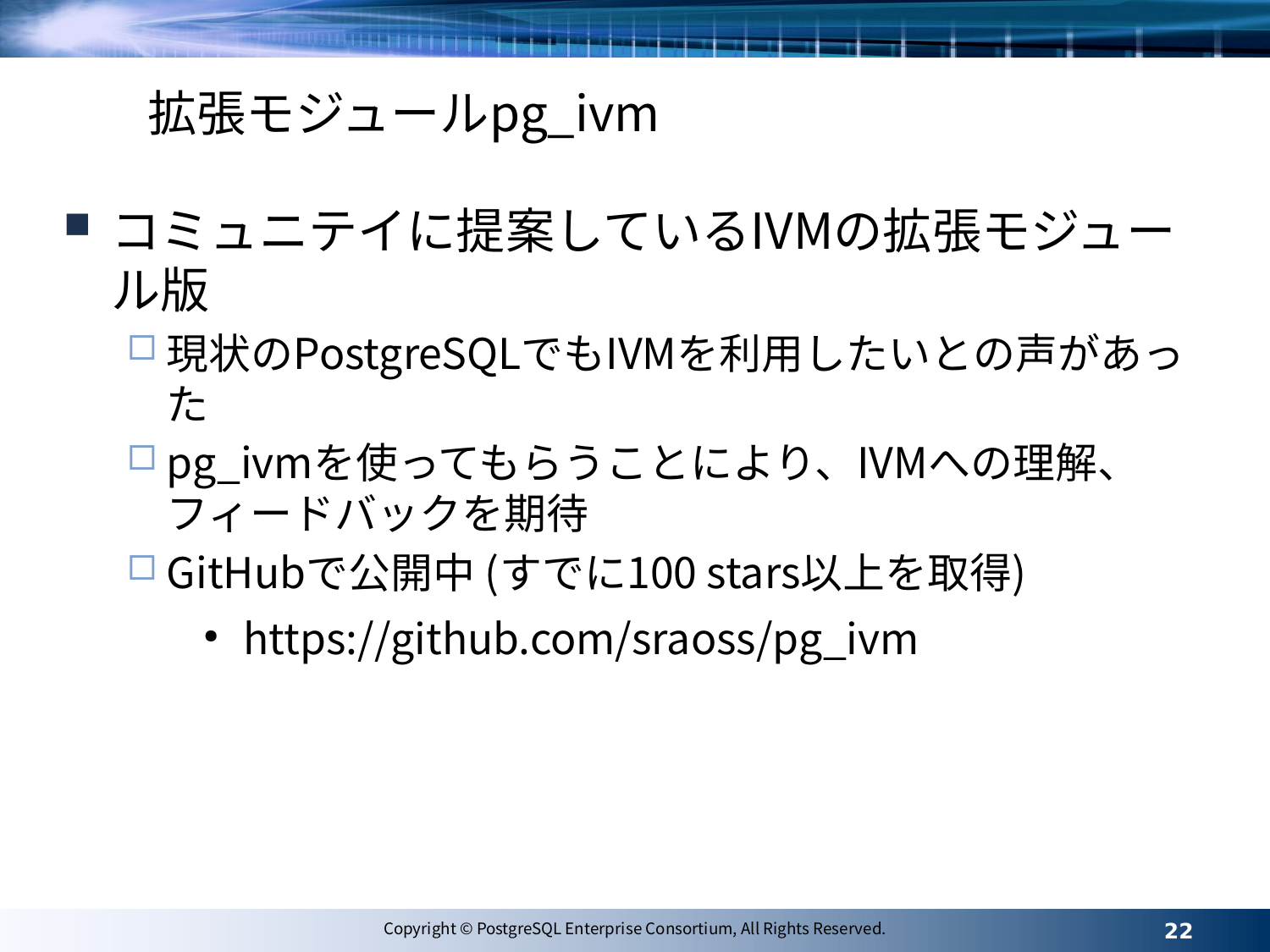### pg\_ivmの使用例

 $(1$  row)

```
# ビューを定義
test=# SELECT create_immv('immv',
     'SELECT a.aid, b.bid, a.abalance, b.bbalance
     FROM pgbench accounts a JOIN pgbench_branches b USING(bid)');
NOTICE: created index "immv_index" on immv "immv"
create_immv 
-------------
   10000000
(1 row)
# ベーステーブルを更新
test=# UPDATE pgbench_accounts SET abalance = 1234 WHERE aid = 1;
UPDATE 1
Time: 15.448 ms
# 更新結果がビューに反映されている
test=# SELECT * FROM immv WHERE aid = 1;
aid | bid | abalance | bbalance 
-----+-----+----------+----------
 1 | 1234 | 0
```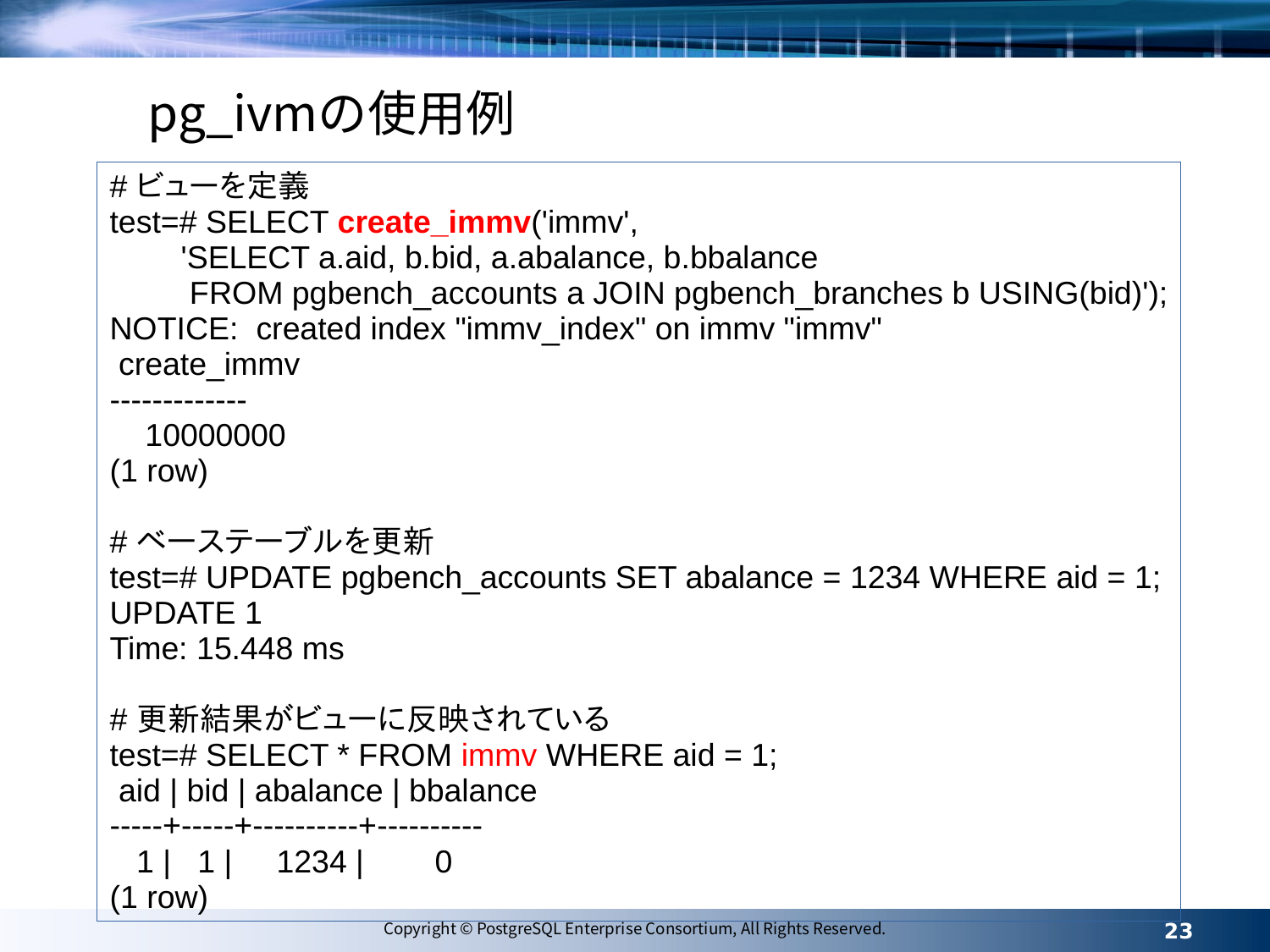#### 拡張モジュールpg\_ivm

#### ■ 現在使用できるSELECT

- 内部結合、外部結合
- □ DISTINCT
- □ 集約は未対応
- 今後の予定
	- 現在はPostgreSQL 14のみ対応だが、今後対応バージョンを 増やしていきたい

使用できるSELECT文を増やしていきたい

■ 要望、コメントなどは以下で

GitHubのIssues、Pull request

日本PostgreSQLユーザ会のpgsql-jpメーリングリスト(日本 語)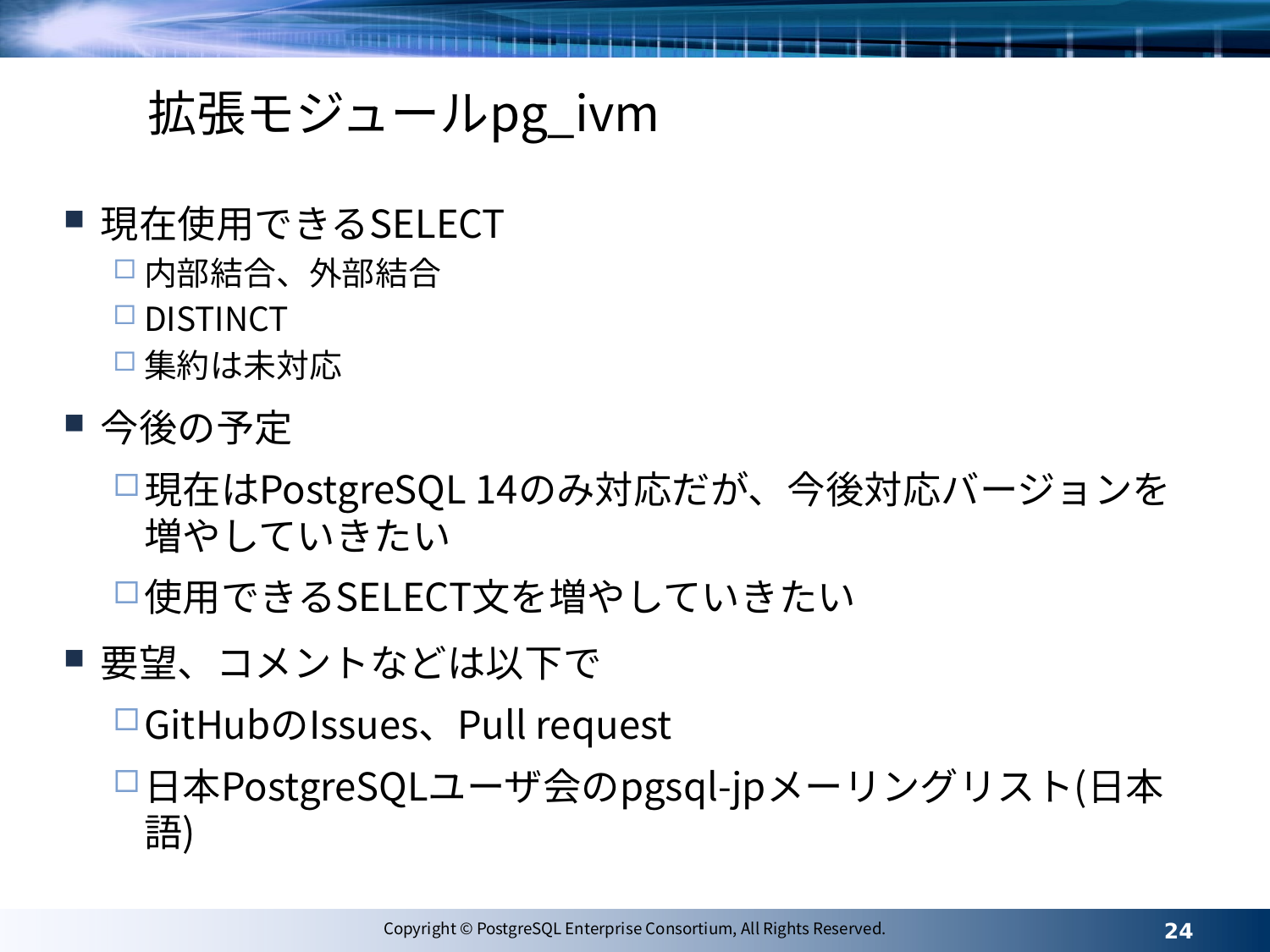# **おわりに**

Copyright © PostgreSQL Enterprise Consortium, All Rights Reserved.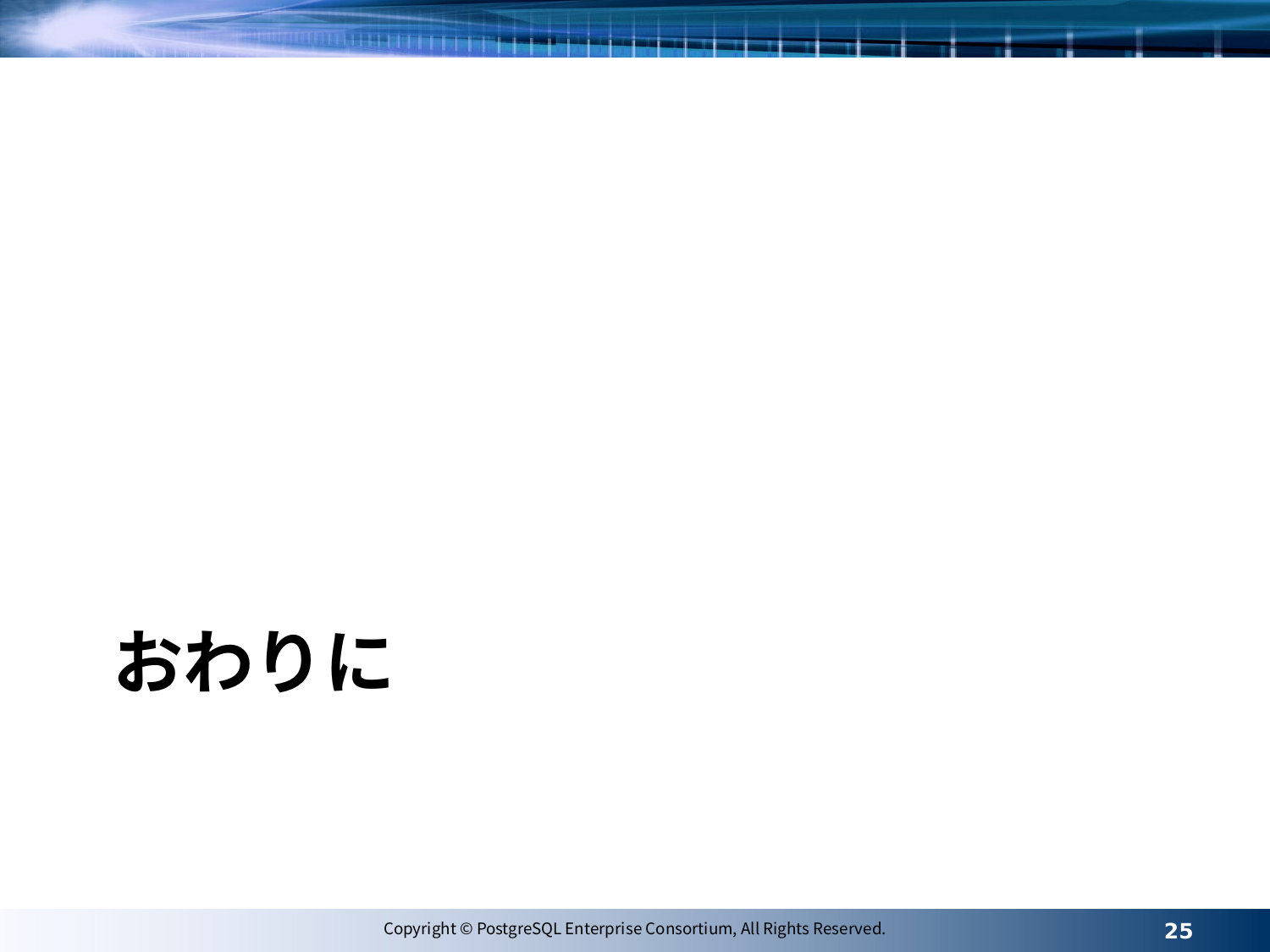## 2022年度に向けて

- 現在の取り組みを継続
	- □エンタープライズ領域での技術的課題の詳細化と フィードバックを継続
	- □ 実行計画を制御できないために発生する課題の収集
	- Incremental View Maintenaceの開発支援
- コミュニティへのフィードバック活動を活性化
	- チューニングノウハウをマニュアルに追加
	- □実行計画についての課題を投稿して解決へと導く
	- □ Incremental View Maintenaceの議論へのフィード バック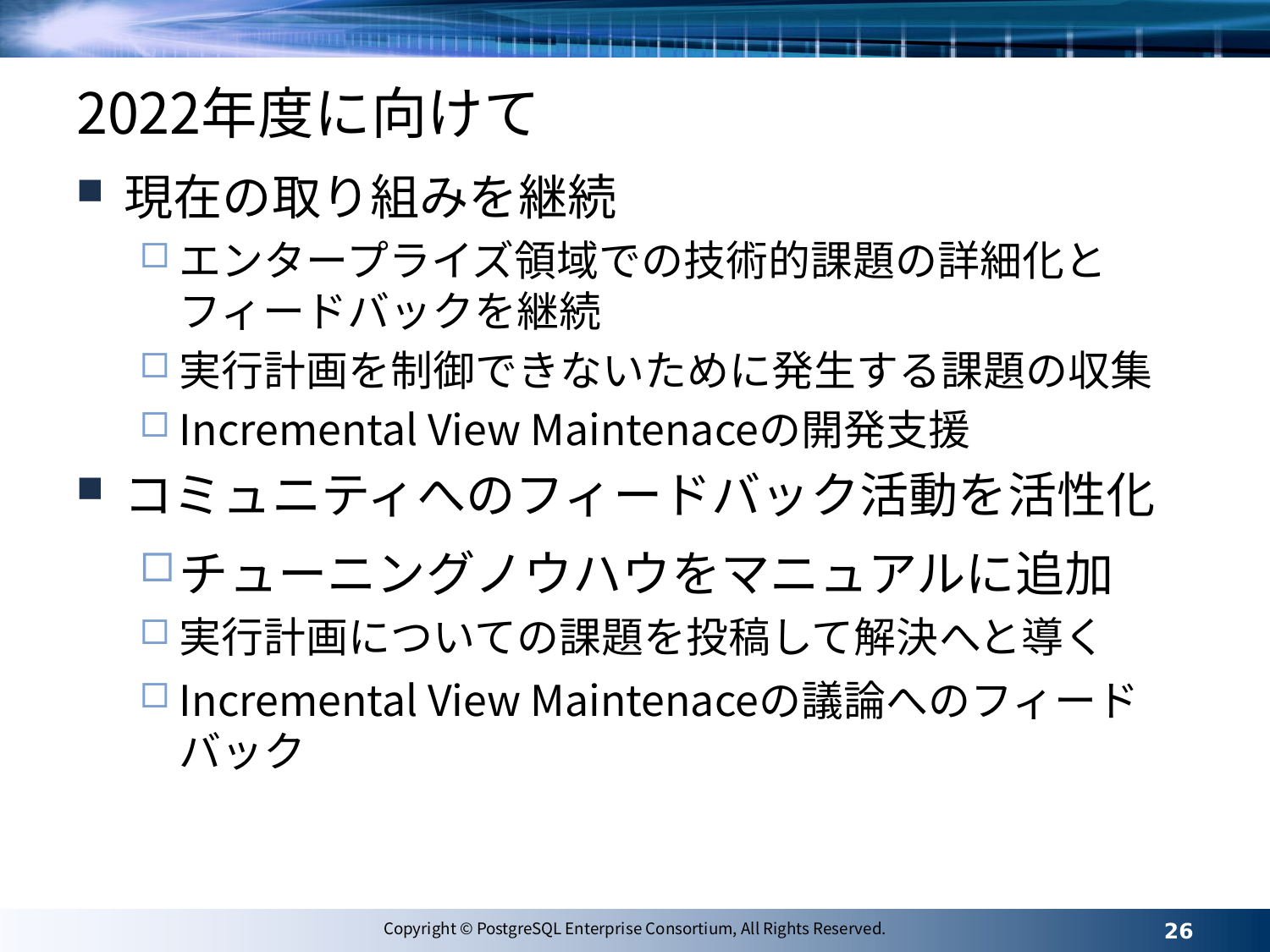#### 皆様へのお願い

#### ■ 今年度 (2022年度) は、 ヒント句や Incremental View Maintenaceなどの PostgreSQLの改善活動の支援に取り組む予定です □是非皆様のご意見をお寄せください

皆さんからのフィードバックが 皆さんからのフィードバックが よりよいPostgreSQLを作る よりよいPostgreSQLを作る 原動力になります 原動力になります

#### ■ 一緒にフィードバック活動しませんか?